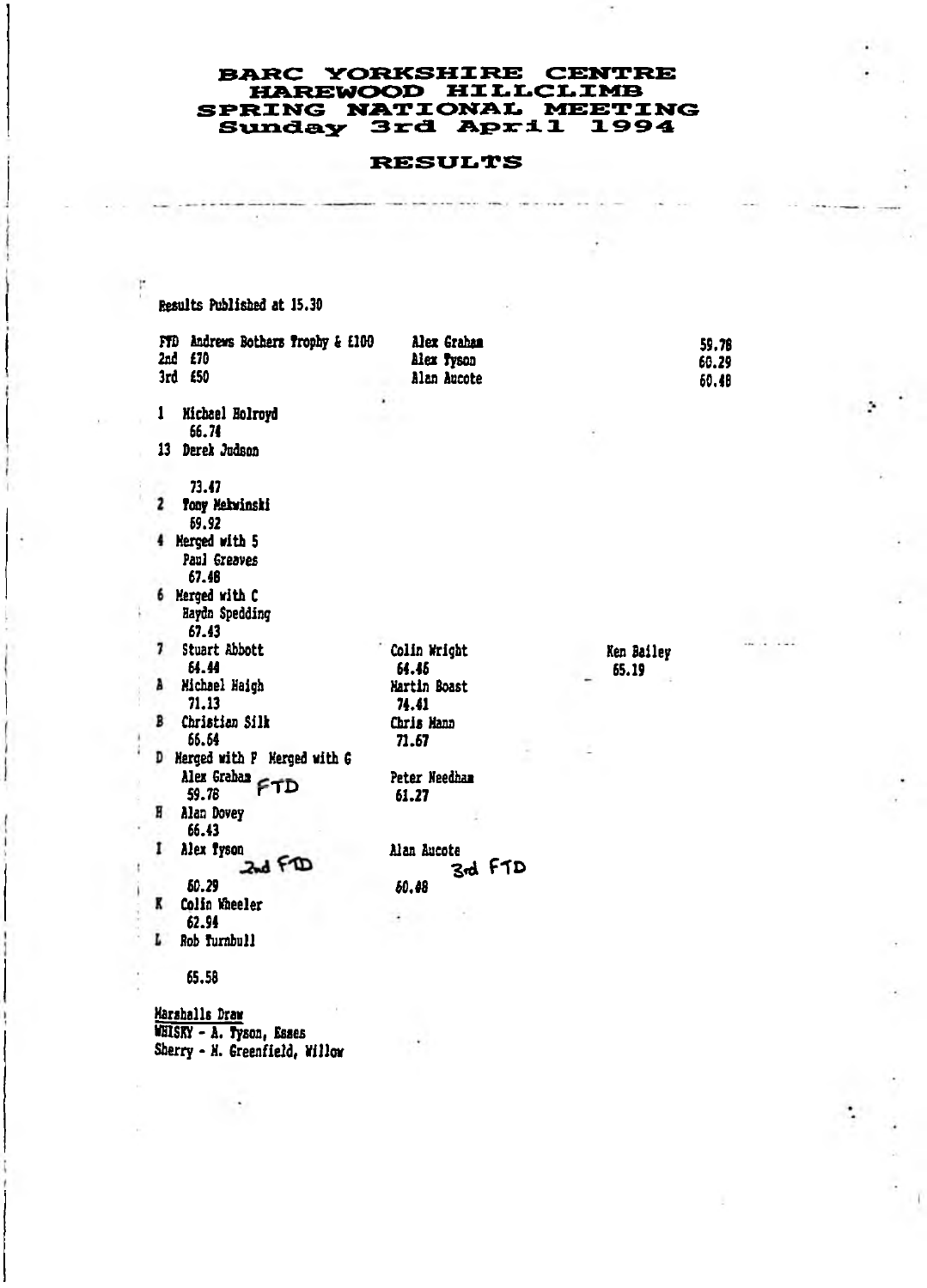## British Automobile Racing Club<br>Yorkshire Centre

÷.

 $\mathcal{A}$  .

## SPRING NATIONAL MEETING<br>SUNDAY 3rd APRIL 1994 Results

| <b>RESULTS</b>   |                                             | Run 1                                                                                                                                       | Run <sub>2</sub>                           | Run 3                                            | Run 4                                     | Run 5 | նա 6 | Posn | Harks                            |                                  |
|------------------|---------------------------------------------|---------------------------------------------------------------------------------------------------------------------------------------------|--------------------------------------------|--------------------------------------------------|-------------------------------------------|-------|------|------|----------------------------------|----------------------------------|
|                  | Record 66.27                                | CLASS 1 Youring Cars Up to 1400cc<br><b>BOGEY 84.27</b>                                                                                     |                                            |                                                  |                                           |       |      |      |                                  |                                  |
| Б<br>Ë<br>Ë<br>Ħ | 25<br>24<br>23<br>22<br>21                  | Michael Holrovd<br>Carl Austin<br>Mark Brown<br>Brent Meredith<br>Jan Barber                                                                | 68.62<br>69.72*<br>70.72<br>71.59<br>83.84 | 66.74*<br>96.34<br>70.46*<br>70.54*<br>83.49*    | 70.33<br>84.90<br>84.33                   |       |      |      | 1<br>$\mathbf{z}$<br>3<br>4<br>5 | 17.53<br>14.55<br>13.81<br>13.73 |
|                  | Record 0.00                                 | <b>CLASS 13TRIUMPH TR CARS</b><br>BOGEY 0.00                                                                                                | ٠                                          |                                                  |                                           |       |      |      |                                  |                                  |
| ä                | 57<br>56<br>55<br>58                        | Derek Judson<br>Tony Blake<br>Chris Blake<br>Nark Richards                                                                                  | $73.47*$<br>77.49<br>79.02                 | 73.58<br>76.09*<br>77.30*                        | 81.16<br>80.66                            |       |      |      | $\mathbf{1}$<br>2<br>3           | 6.06                             |
|                  | Record 66.24                                | CLASS 2 Touring Cars Over 1400cc and up to 2000cc<br><b>BOGEY 62.66</b>                                                                     |                                            |                                                  |                                           |       |      |      |                                  |                                  |
| E<br>ã           | 29<br>27<br>31<br>28<br>30                  | Tony Mekwinski<br>Dennis Crompton<br>John Pickard<br>Ray Walsh<br>Bobby Fryers                                                              | 75.71<br>72.44<br>73.44<br>96.87<br>¥/D    | 69.92*<br>$72.21*$<br>72.68*<br>84.69*           | 75.45<br>73.80<br>77.76<br>109.36         |       |      |      | 1<br>$\overline{2}$<br>3<br>4    | 9.98<br>0.00                     |
|                  | Record 64.49<br>Herged with<br>Record 64.98 | CLASS 4 'Harque' Sports Cars Up to 1400cc<br>BOGEY 82.49<br>CLASS 5 'Marque' Sports Cars Over 1400cc and up to 2000cc<br><b>BOGEY 82.33</b> |                                            |                                                  |                                           |       |      |      |                                  |                                  |
| E<br>Ħ<br>Ħ      | 35<br>38<br>34<br>37                        | Paul Greaves<br>Keith Wilford<br>Norman Pemberton<br>Brian Lee                                                                              | 69.43<br>68.40<br>69.40*<br>69.89*         | 67.48*<br>$67.82*$<br>84.51                      | 80.86<br>102.61                           |       |      |      | 1<br>2<br>3<br>4                 | 15.01<br>14.51<br>12.44          |
|                  | Record 62.81<br>Merged with<br>Record 60.98 | CLASS 6 'Marque' Sports Cars Over 2000cc<br><b>BOCEY 80.74</b><br>CLASS C Modified Production Cars Over 2000cc<br><b>BOGEY 76.68</b>        |                                            |                                                  |                                           |       |      |      |                                  |                                  |
| Е<br>E<br>Ħ      | 82<br>77<br>78<br>76<br>80<br>79            | Havdn Spedding<br>Don Williams<br><b>Hartin Baker</b><br><b>Nigel Parry</b><br>Andrew Whitehouse<br>Alastair Crawford                       | 68.93<br>70.42<br>73.13<br>72.95<br>73.72  | 67.43*<br>69.57*<br>$71.92*$<br>72.61*<br>72.68* | 74.94<br>76.33<br>77.12<br>74.49<br>77.21 |       |      |      | 1<br>2<br>3<br>4<br>5            | 11.17<br>4.76<br>8.13            |
| Ε                | 81                                          | Mike Kerr                                                                                                                                   | W/D                                        |                                                  |                                           |       |      |      |                                  | 0.00                             |

è.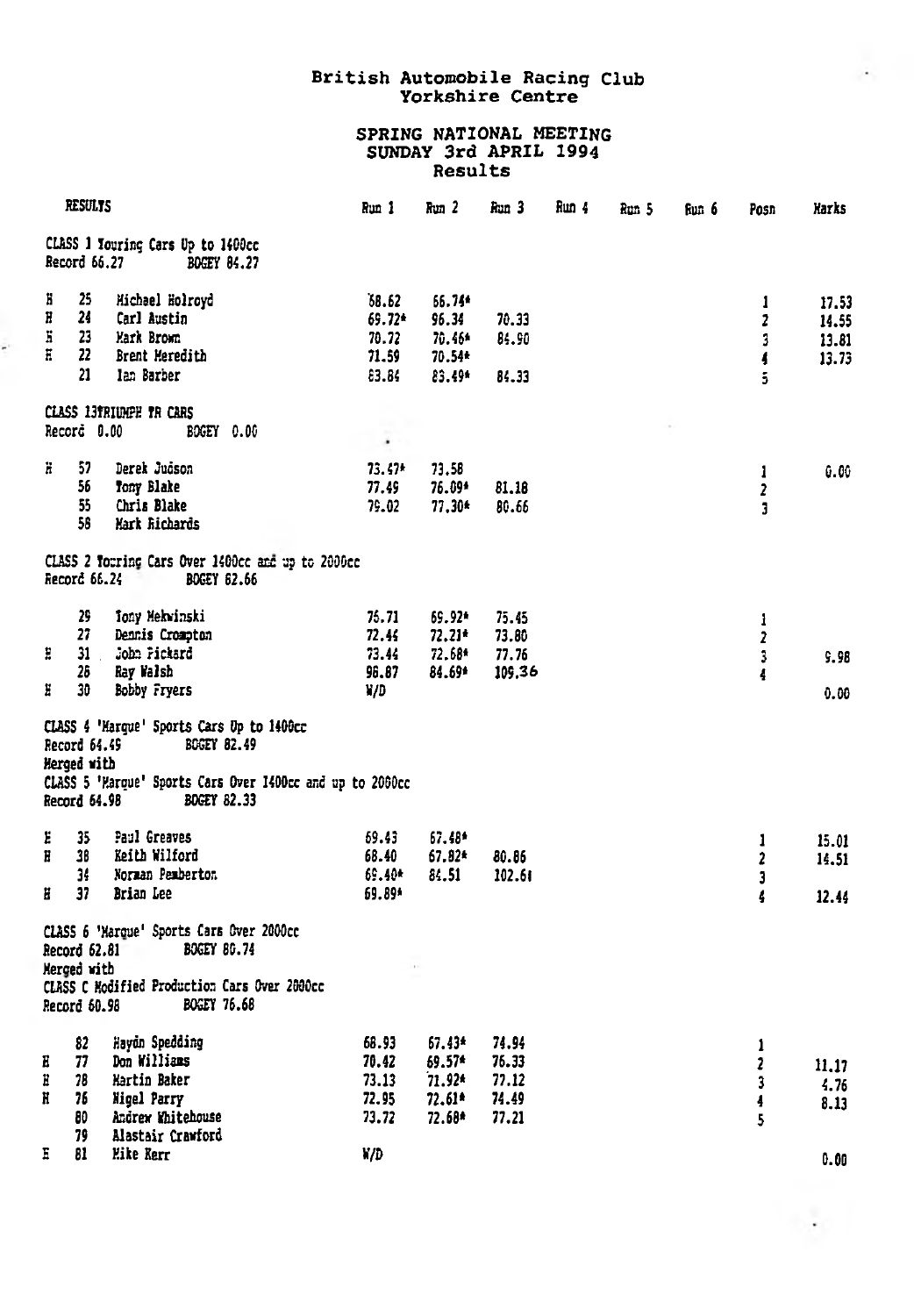CLASS 7 Pre 1990 Formula Ford 1600cc<br>Record 62.61 BOGEY 80.24

J.

| H<br>Ε<br>Ħ<br>Ħ<br>Ε<br>Η<br>Н<br>E<br>E<br>Ħ<br>Ħ<br>Ë<br>Ħ | 46<br>50<br>52<br>51<br>42<br>521<br>45<br>42A<br>47<br>48<br>44<br>49<br>41<br>414<br>43 | Stuart Abbott<br>Colin Wright<br>Ken Bailey<br>Trevor Cooper<br>Jonathan Rhodes<br>David Bailey<br>Tony Metcalf<br>Stephen Bateman<br>Peter Eawkey<br>Mark Allen<br>Jerry Paterson<br>David Sturdy<br>Julian Glass<br>Colin Glass<br>Peter Stockton<br>CLASS A Hodified Production Cars Up to 1400cc | 64.49<br>65.41<br>65.26<br>65.91<br>65.79<br>66.97<br>66.59<br>69.86<br>69.03<br>68.47*<br>141.8<br>84.86<br>Ret<br>Ret | 64.44*<br>54.46*<br>65.19*<br>65.78*<br>66.09*<br>66.19*<br>66.56*<br>67.64*<br>68.07*<br>68.58<br>69.12*<br>75.88* | 72.03<br>72.23<br>80.61<br>72.31<br>86.19<br>70.53<br>77.76<br>76.63<br>77.23<br>Fail<br>77.57<br>77.95 | ı<br>$\overline{\mathbf{c}}$<br>Ĵ<br>4<br>5<br>6<br>7<br>8<br>ç<br>10<br>$\mathbf{11}$<br>12 | 15.80<br>15.05<br>14.46<br>14.15<br>14.05<br>12.60<br>12.17<br>11.77<br>11.12<br>4.35<br>0.00<br>0.00<br>0.00<br>÷ |
|---------------------------------------------------------------|-------------------------------------------------------------------------------------------|------------------------------------------------------------------------------------------------------------------------------------------------------------------------------------------------------------------------------------------------------------------------------------------------------|-------------------------------------------------------------------------------------------------------------------------|---------------------------------------------------------------------------------------------------------------------|---------------------------------------------------------------------------------------------------------|----------------------------------------------------------------------------------------------|--------------------------------------------------------------------------------------------------------------------|
|                                                               | Record 63.02                                                                              | BOGEY 79.55                                                                                                                                                                                                                                                                                          |                                                                                                                         |                                                                                                                     |                                                                                                         |                                                                                              |                                                                                                                    |
| E<br>H<br>Ä<br>H                                              | 61<br>62<br>63<br>64<br>66<br>65<br>638<br>67                                             | Michael Haigh<br>Hartin Boast<br>Philip Sturdy<br>Nick Beaumont<br><b>Barry Elliott</b><br>Ron Kitchman<br>Helen Holme<br>Jamie Hylton                                                                                                                                                               | 72.40<br>77.20<br>77.34*<br>79.19<br>81.52<br>83.47<br>99.07                                                            | $71.13*$<br>74.41*<br>77.39<br>78.90*<br>80.62*<br>80.68*<br>94.15*                                                 | 75.45<br>81.18                                                                                          | 1<br>$\mathbf{2}$<br>3<br>4<br>5<br>6<br>7                                                   | 8.42<br>5.14<br>2.21<br>0.65                                                                                       |
|                                                               | Record 59.10                                                                              | CLASS B Modified Production Cars Over 1400cc and Up To 2000cc<br>BOGEY 77.10                                                                                                                                                                                                                         |                                                                                                                         |                                                                                                                     |                                                                                                         |                                                                                              |                                                                                                                    |
| E<br>Ε<br>Ħ                                                   | 68<br>70<br>72<br>69<br>73<br>74<br>75<br>71<br>83                                        | Christian Silk<br>Chris Mann<br>Colin Stewart<br>Gary Hewitt<br><b>Jeresy Edwards</b><br>Kenneth Barker<br>Gary Marsh<br>Chris Snell<br>David Spaull                                                                                                                                                 | 65.64*<br>72.12<br>75.45<br>75.72<br>75.03*<br>75.05*<br>76.02<br>77.78*<br>113.8                                       | 70.54<br>$71.67*$<br>74.48*<br>75.02*<br>75.03*<br>75.25<br>75.88*<br>80.59<br>83.23*                               | 75.04<br>76.90<br>78.69<br>76.30<br>78.62<br>80.68                                                      | 1<br>2<br>3<br>4<br>5<br>6<br>7<br>8<br>g                                                    | 2.05<br>0.22<br>0.00                                                                                               |
|                                                               | Record 58.45<br>Herged with<br>Record 60.27<br>Merged with<br>Record 55.57                | CLASS D Clubmans Sports Cars<br><b>BOGEY 73.77</b><br>CLASS F Sports Libre Cars Over 1300cc and Up To 1600cc<br>BOGEY 75.21<br>CLASS G Sports Libre Cars Over 1600cc<br><b>BOGEY 71.69</b>                                                                                                           |                                                                                                                         |                                                                                                                     |                                                                                                         |                                                                                              |                                                                                                                    |
| H<br>Ħ<br>Ħ<br>Ħ<br>Ħ                                         | 95<br>85<br>90<br>89<br>86<br>93                                                          | Alex Graham<br>Peter Reedban<br><b>Bob Prest</b><br>Chris Henderson<br>Joe Ward<br>Chris Seaman                                                                                                                                                                                                      | 60.87<br>62.44<br>64.36<br>68.15<br>Fail<br>76.60                                                                       | 59.78*<br>61.27*<br>63.57*<br>$67.37*$<br>75.49<br>75.79*                                                           | 69.20<br>74.82*<br>77.53                                                                                | 1<br>$\overline{c}$<br>3<br>4<br>5<br>6                                                      | 11.91<br>12.50<br>11.64<br>7.84<br>$0.00$ .                                                                        |
| ĥ                                                             | 92<br>86<br>94                                                                            | Don Burt<br>Gerry Jones<br>David Park                                                                                                                                                                                                                                                                | 78.58*<br>63.23                                                                                                         | 79.10<br>82.29*                                                                                                     | 81.80                                                                                                   | $\overline{\mathbf{z}}$<br>8                                                                 | 0.00                                                                                                               |

 $\cdot$